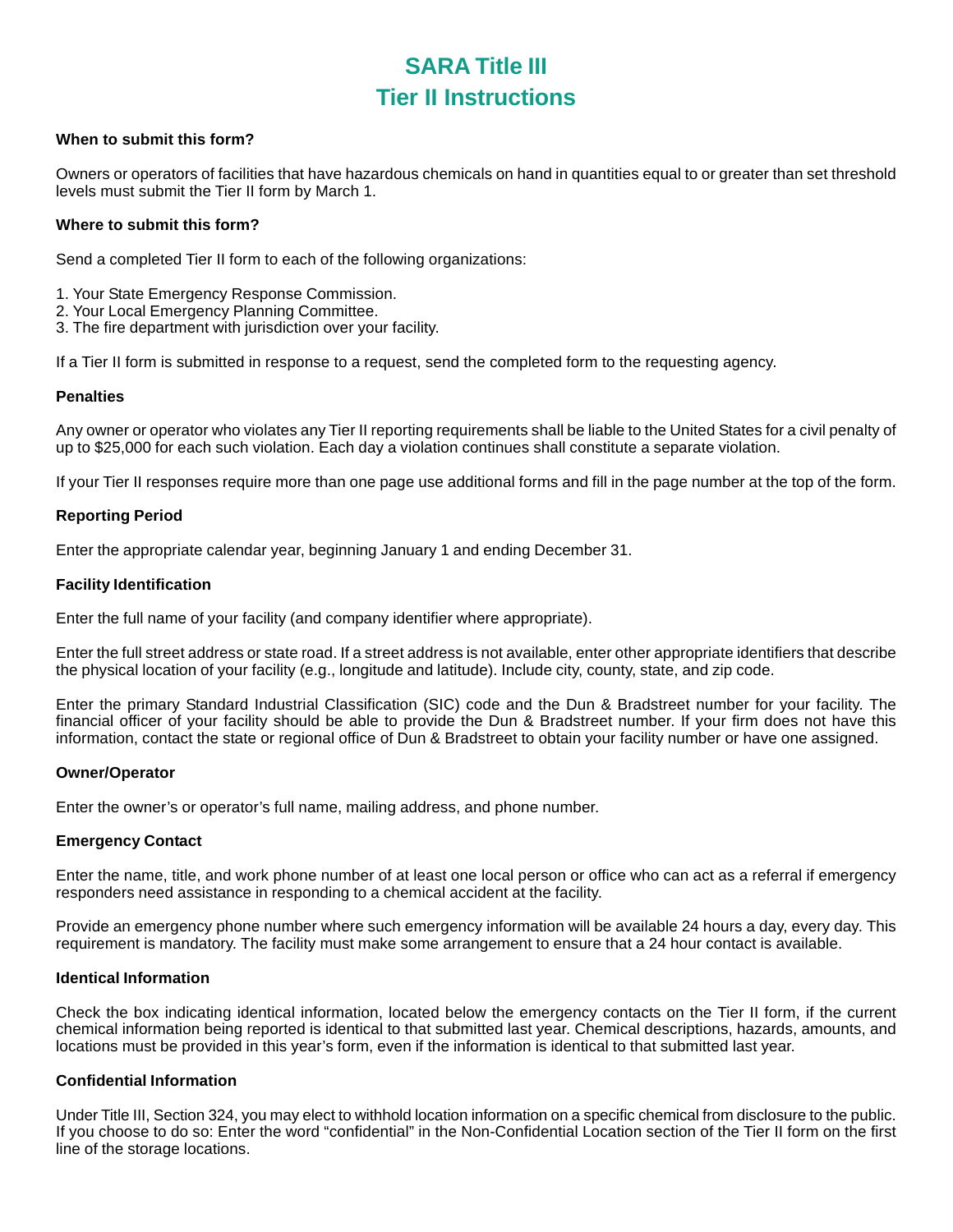On a separate Tier II Confidential Location Information Sheet, enter the name and CAS number of each chemical for which you are keeping the location confidential.

Enter the appropriate location and storage information, as described above for non-confidential locations.

Attach the Tier II Confidential Location Information Sheet to the Tier II form. This separates confidential locations from other information that will be disclosed to the public.

#### **Certification**

Instructions for this section are included in the [downloadable form.](http://www.dli.state.pa.us/landi/lib/landi/pdf/pennsafe/sara/tier2form.pdf)

#### **Chemical Information**

Description, Hazards, Amounts, and Locations

The main section of the Tier II form requires specific information on amounts and locations of hazardous chemicals, as defined in the OSHA Hazard Communication Standard.

If you choose to indicate that all of the information on a specific hazardous chemical is identical to that submitted last year, check the appropriate optional box provided at the right side of the storage codes and locations on the Tier II form. Chemical descriptions, hazards, amounts, and locations must be provided even if the information is identical to that submitted last year.

#### **What units should I use?**

Calculate all amounts as *weight in pounds*. To convert gas or liquid volume to weight in pounds, multiply by an appropriate density factor.

#### **What about mixtures?**

If a chemical is part of a mixture, *you have the option* of reporting either the weight of the entire mixture or only the portion of the mixture that is a particular hazardous chemical (e.g., if a hazardous solution weighs 100 lbs. but is composed of only 5% of a particular hazardous chemical, you can indicate either 100 lbs. of the mixture or 5 lbs. of the chemical).

The option used for each mixture must be consistent with the option used in your Section 311 reporting.

Because EHSs are important to Section 303 planning, EHSs have lower thresholds. The amount of an EHS at a facility (both pure EHS substances and EHSs in mixtures) must be aggregated for purposes of threshold determination. It is suggested that the aggregation calculation be done as a first step in making the threshold determination. Once you determine whether a threshold for an EHS has been reached, you should report either the total weight of the EHS at your facility, or the weight of each mixture containing the EHS.

#### **Chemical Description:**

1. Enter the Chemical Abstract Service registry number (CAS). For mixtures, enter the CAS number of the mixture as a whole if it has been assigned a number distinct from its constituents. For a mixture that has no CAS number, leave this item blank or report the CAS numbers of as many constituent chemicals as possible.

If you are withholding the name of a chemical in accordance with criteria specified in Title III, Section 322, enter the generic class or category that is structurally descriptive of the chemical (e.g., list toluene diisocyanate as organic isocyanate) and check the box marked Trade Secret. Trade secret information should be submitted to EPA and must include a substantiation. Please refer to EPA's final regulation on trade secrecy (53 FR 28772, July 29, 1988) for detailed information on how to submit trade secrecy claims.

- 2. Enter the chemical name or common name of each hazardous chemical.
- 3. Check box for ALL applicable descriptors: pure or mixture; and solid, liquid, or gas; and whether the chemical is or contains an EHS.
- 4. If the chemical is a mixture containing an EHS, enter the chemical name of each EHS in the mixture.

#### **EXAMPLE:**

You have pure chlorine gas on hand, as well as two mixtures that contain liquid chlorine. You write "chlorine" and enter the CAS number. Then you check "pure" and "mix" — as well as "liquid" and "gas.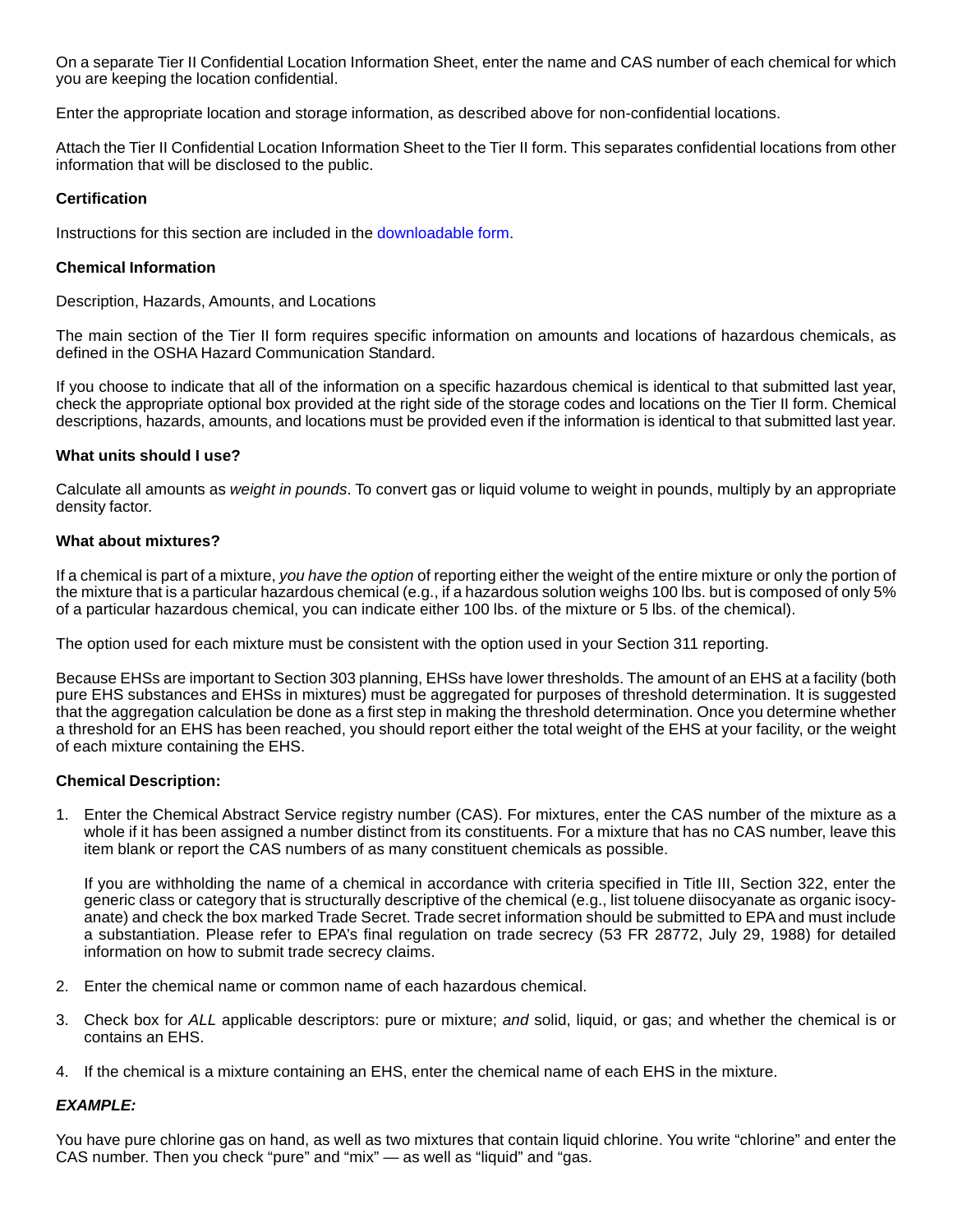**Physical and Health Hazards. . .** For each chemical you have listed, check all the physical and health hazard boxes that apply. These hazard categories are defined in 40 CFR 370.2. The two health hazard categories and three physical hazard categories are a consolidation of the 23 hazard categories defined in the OSHA Hazard Communication Standard, 29 CFR 1910.1200.

## **Hazard Category Comparison For Reporting Under Sections 311 and 312**

EPA's Hazard Categories

- Fire Hazard
- Sudden Release of Pressure
- Reactive
- Health Hazards Immediate (Acute)
- Health Hazard Delayed (Chronic)

#### **OSHA's Hazard Categories**

- Flammable Liquid
- **Combustion Liquid**
- Pyrophoric
- Oxidizer
- Explosive
- Compressed Gas
- Unstable Reactive
- Organic Peroxide
- Water Reactive
- Highly Toxic
- Toxic
- Irritant
- Sensitize
- Corrosive
- Carcinogens
- Other hazardous chemicals with an adverse effect with short term exposure
- Other hazardous chemicals with an adverse effect with long term exposure

#### Maximum Amount

- 1. For each hazardous chemical, estimate the greatest amount present at your facility on any single day during the reporting period.
- 2. Find the appropriate range value code in Table 1.
- 3. Enter this range value as the Maximum Amount.

#### **Table I - REPORTING RANGES**

#### Range Weight Range in pounds

| Value | From        | To                    |
|-------|-------------|-----------------------|
| 01    | 0           | 99                    |
| 02    | 100         | 999                   |
| 03    | 1,000       | 9,999                 |
| 04    | 10,000      | 99,999                |
| 05    | 100,000     | 999,999               |
| 06    | 1,000,000   | 9,999,999             |
| 07    | 10,000,000  | 49,999,999            |
| 08    | 50,000,000  | 99,999,999            |
| 09    | 100,000,000 | 499,999,999           |
| 10    | 500,000,000 | 999,999,999           |
| 11    | 1 billion   | higher than 1 billion |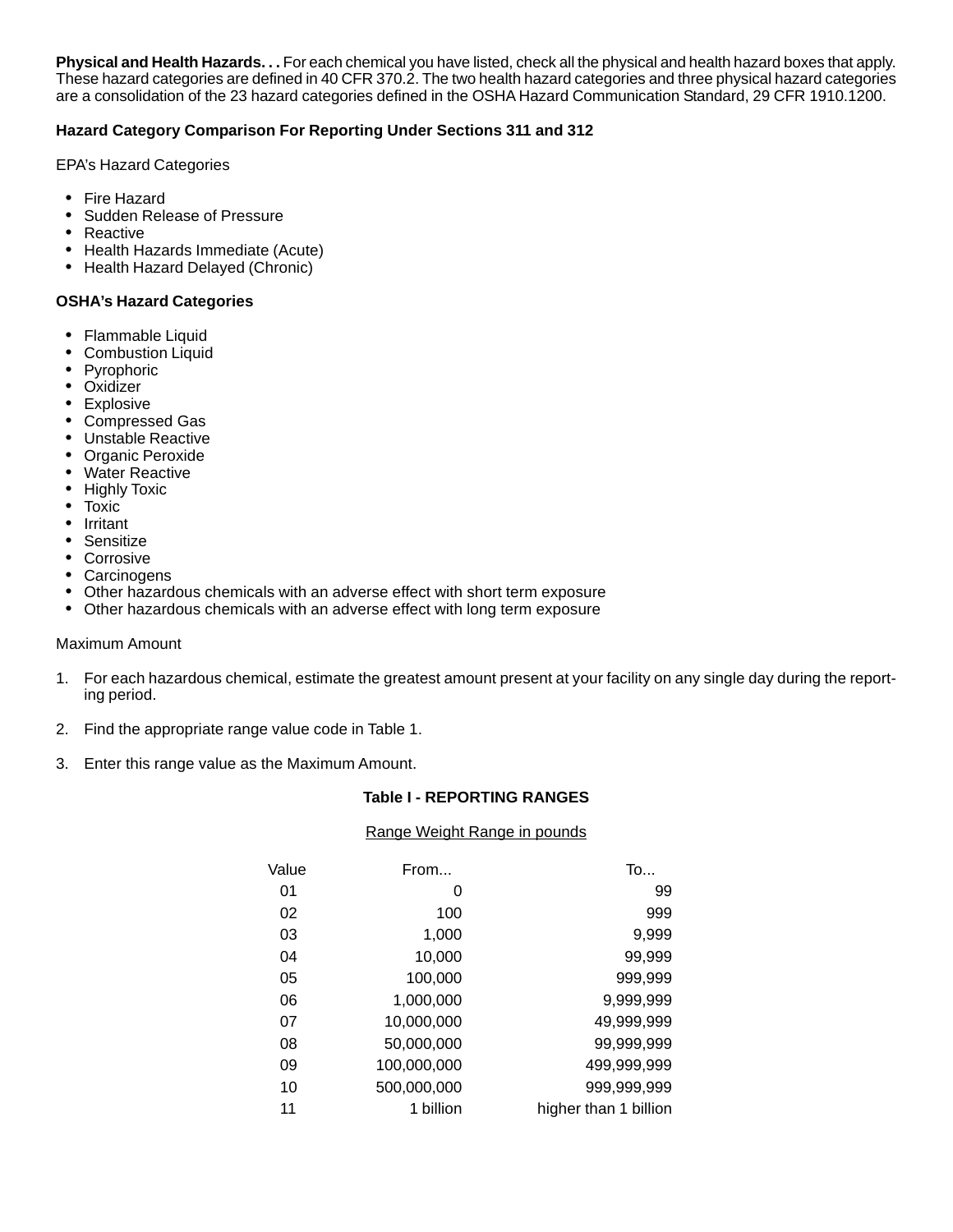# **EXAMPLE:**

You received one large shipment of a solvent mixture last year. The shipment filled five 5,000 - gallon storage tanks. You know that the solvent contains 10% benzene, which is a hazardous chemical.

You figure that 10% of 25,000 gallons is 2,500 gallons. You also know that the density of benzene is 7.29 pounds per gallon, so you multiply 2,500 gallons by 7.29 pounds per gallon to get a weight of 18,225 pounds.

Then you look at Table I and find that the range value 04 corresponds to 18,225. You enter 04 as the Maximum Amount.

## **Average Daily Amount**

- 1. For each hazardous chemical, estimate the average weight in pounds that was present at your facility during the year. To do this, total all daily weights and divide by the number of days the chemical was present on the site.
- 2. Find the appropriate range value in Table I.
- 3. Enter this range value as the Average Daily Amount.

#### **EXAMPLE:**

The 25,000 gallon shipment of solvent you received last year was gradually used up and completely gone in 315 days. The sum of the daily volume levels in the tank is 4,536,000 gallons. By dividing 4,536,000 gallons by 315 days on-site, you calculate an average daily amount of 14,400 gallons.

You already know that the solvent contains 10% benzene, which is a hazardous chemical. Since 10% of 14,400 is 1,440, you figure that you had an average of 1,440 gallons of benzene. You also know that the density of benzene is 7.29 pounds per gallon, so you multiply 1,440 by 7.29 to get a weight of 10,500 pounds.

Then you look at Table I and find that the range value 04 corresponds to 10,500. You enter 04 as the Average Daily Amount.

#### **Number of Days On-Site**

Enter the number of days that the hazardous chemical was found on-site.

#### **EXAMPLE:**

The solvent composed of 10% benzene was present for 315 days at your facility. Enter 315 in the space provided.

#### **Storage Codes and Storage Locations**

List all non-confidential chemical locations in this column, along with storage types/conditions associated with each location. Please note that a particular chemical may be located in several places around the facility. Each row of boxes followed by a line represents a unique location for the same chemical.

Storage Codes: Indicate the types and conditions of storage present.

- Look at Table II. For each location, find the appropriate storage type and enter the corresponding code in the first box.
- Look at Table III. For each location, find the appropriate storage types for pressure and temperature conditions. Enter the applicable pressure code in the second box. Enter the applicable temperature code in the third box.